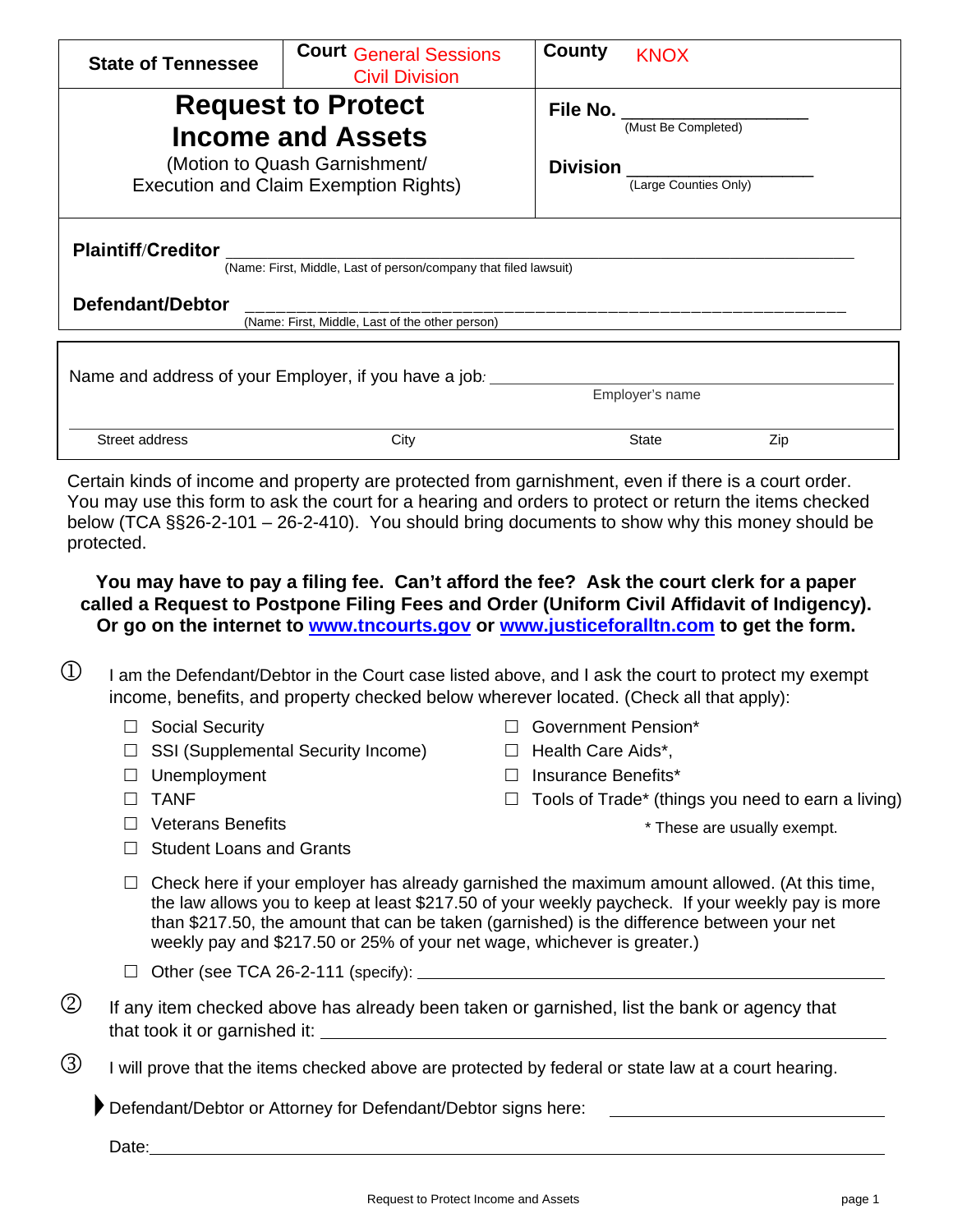$\Theta$  Date and time of the Hearing. (The court clerk will tell you this information).

| This case is set for hearing at the court above on | 20                  | at 9:00 A.M.     |
|----------------------------------------------------|---------------------|------------------|
|                                                    | (month/date)        | (time)<br>(vear) |
| located at: 300 Main Street                        | Knoxville, TN 37902 | 331<br>Room #    |
| (street)                                           | (city, state, zip)  |                  |
|                                                    | <b>Deputy Clerk</b> |                  |

THE Deputy Clerk<br>
CHARLES D. SUSANO III, CLERK OF KNOX COUNTY GENERAL SESSIONS CIVIL DIVISION

**Bring the original and 2 copies of this form to the Court Clerk to be date stamped. Give the original to the Court Clerk.** 

**Bring a stamped envelope addressed for each plaintiff to the Court Clerk. Mail one copy to the lawyer or if there is no lawyer, mail it to the plaintiff or company that sued you. Keep one copy for yourself.**

**Certificate of Service**

(How I gave this paper to the Plaintiff/Creditor)

I certify that I (**check one box**)

☐ hand delivered or

 $\Box$  mailed by first-class mail, properly addressed, a true and correct copy of this paper to the person listed below at the address below:

Name of Who You Are Giving This To (The creditor's lawyer or the creditor if no lawyer)

\_\_\_\_\_\_\_\_\_\_\_\_\_\_\_\_\_\_\_\_\_\_\_\_\_\_\_\_\_\_\_\_\_\_\_\_\_\_\_\_\_\_\_\_\_\_\_\_\_\_\_\_\_\_\_\_\_\_\_\_\_\_ Address of the Lawyer or the Creditor (Include City, State and Zip Code)

| on |  |  |  |
|----|--|--|--|
|    |  |  |  |

(Date you mailed/hand-delivered the copy)

\_\_\_\_\_\_\_\_\_\_\_\_\_\_\_\_\_\_\_\_\_\_\_\_\_\_\_\_\_\_\_\_\_\_\_\_\_\_ **Sign Your Name** 

## **IMPORTANT!**

**Take any proof that supports your case to the hearing, including: witnesses, photos, papers, receipts, etc. The court will not accept written statements from witnesses. The person must go to court in person. If you think a witness may not want to go to court, ask the clerk for subpoena forms. Complete the subpoena as soon as possible so the sheriff can serve them before court.**

**The court and clerks are not allowed to give you legal advice, even if you don't have a lawyer. This form is a public record. It is not legal advice. The law may change and it is best to consult with a lawyer if possible.**